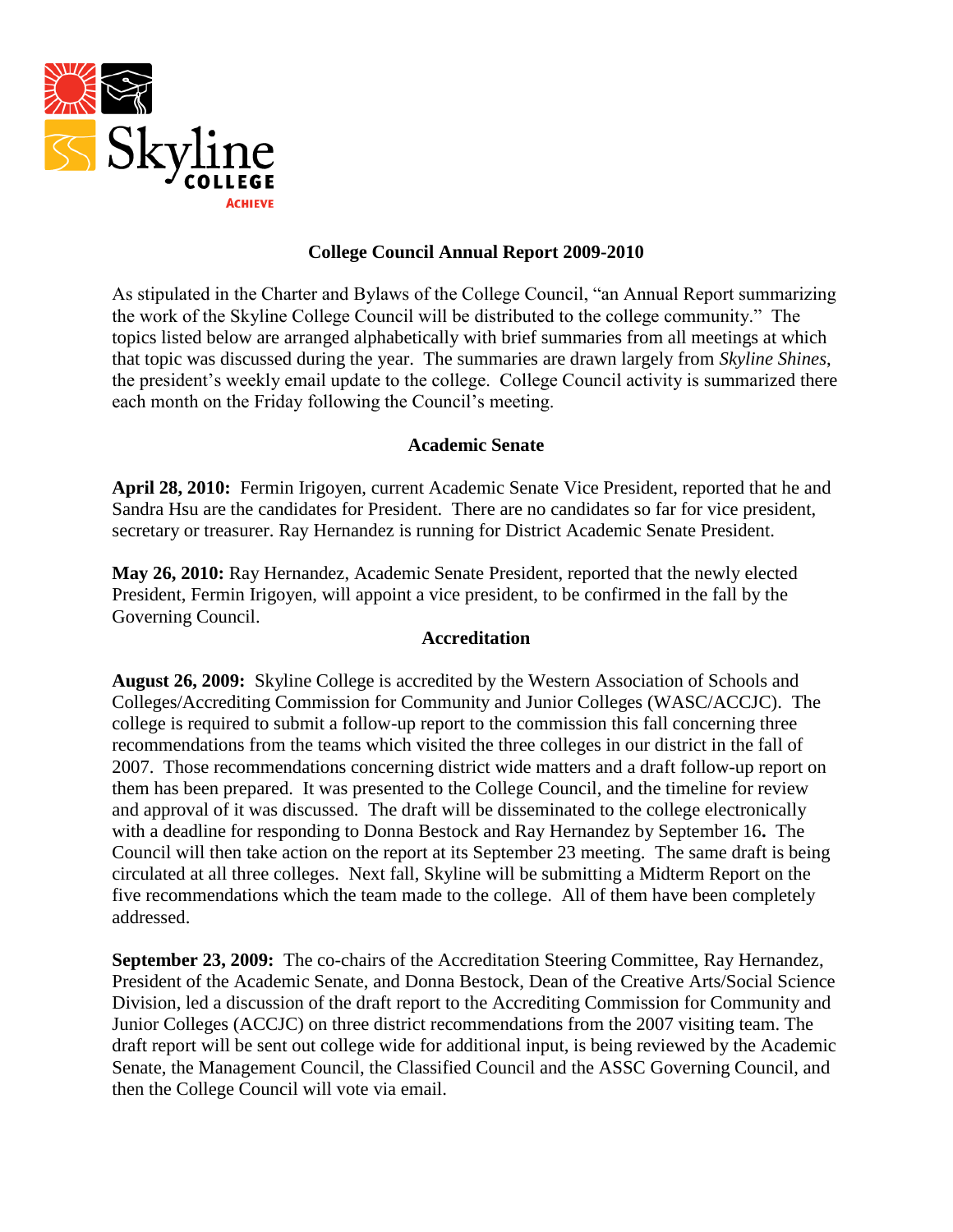**October 28, 2009:** Vicki Morrow reported that the college's Follow-up Report had been approved by the Council via email vote, approved by the Board, submitted to the Accrediting Commission and is scheduled for action at their January meeting. The college's Midterm Report is due next fall, at the three year point since the team visit. She noted that the team's recommendations to the college have all been addressed and the college's own planning agendas are well under way.

**February 24, 2010:** Ray Hernandez described the proposed process for preparation of the Midterm Report due to the Accrediting Commission for Community and Junior Colleges in October. The College Council approved the timeline and approach.

**April 28, 2010:** Regina Stanback Stroud reminded College Council that members of the college have until Friday, April 30 to submit revisions to the draft Midterm report. The draft was distributed college wide by Donna Bestock and Ray Hernandez, Accreditation Self-Study Co-Chairs. The final report will be submitted to the Accrediting Commission for Community and Junior Colleges in early fall semester.

**May 26, 2010:** The Council approved the delineation of functions document for the college's Midterm Report, which had been reviewed by the constituent groups.

#### **ASSC**

**January 27, 2010:** Denisse Gonzalez, president of the Associated Students, reported on their plans for advocacy in relation to the budget and their intention to reach out to as many students as possible so that they understand the implications of the state budget for community colleges and Skyline. They will hold a teach-in on February 17, during February 22-26 there will be outreach, information tables, voter registration, a petition drive and a candlelight vigil. There will be a rally on March 4, and on March 22 participation in the statewide community college March in March in Sacramento. She will be sending out an email to all students and employees next week, as well as using a variety of other social media to spread the word.

**January 27, 2010:** Raydan Al-hubaishi was introduced as the new ASSC Vice President.

**February 24, 2010:** College Council discussed the ASSC teach-in panels on the community college budget crisis which had been presented earlier in the day and commented on the high quality of the presentations. The group also discussed ways to improve dissemination of information to students.

**March 24, 2010:** Denisse Gonzalez reported that the three college Associated Students groups are coordinating their elections this year, and seeking to complete them early enough to allow orientation time for the newly elected leaders, as well as to move the elections further away from the final exam period. She requested help from Skyline faculty in encouraging students with leadership potential to consider running for office. She noted that such encouragement from her professors is what got her involved.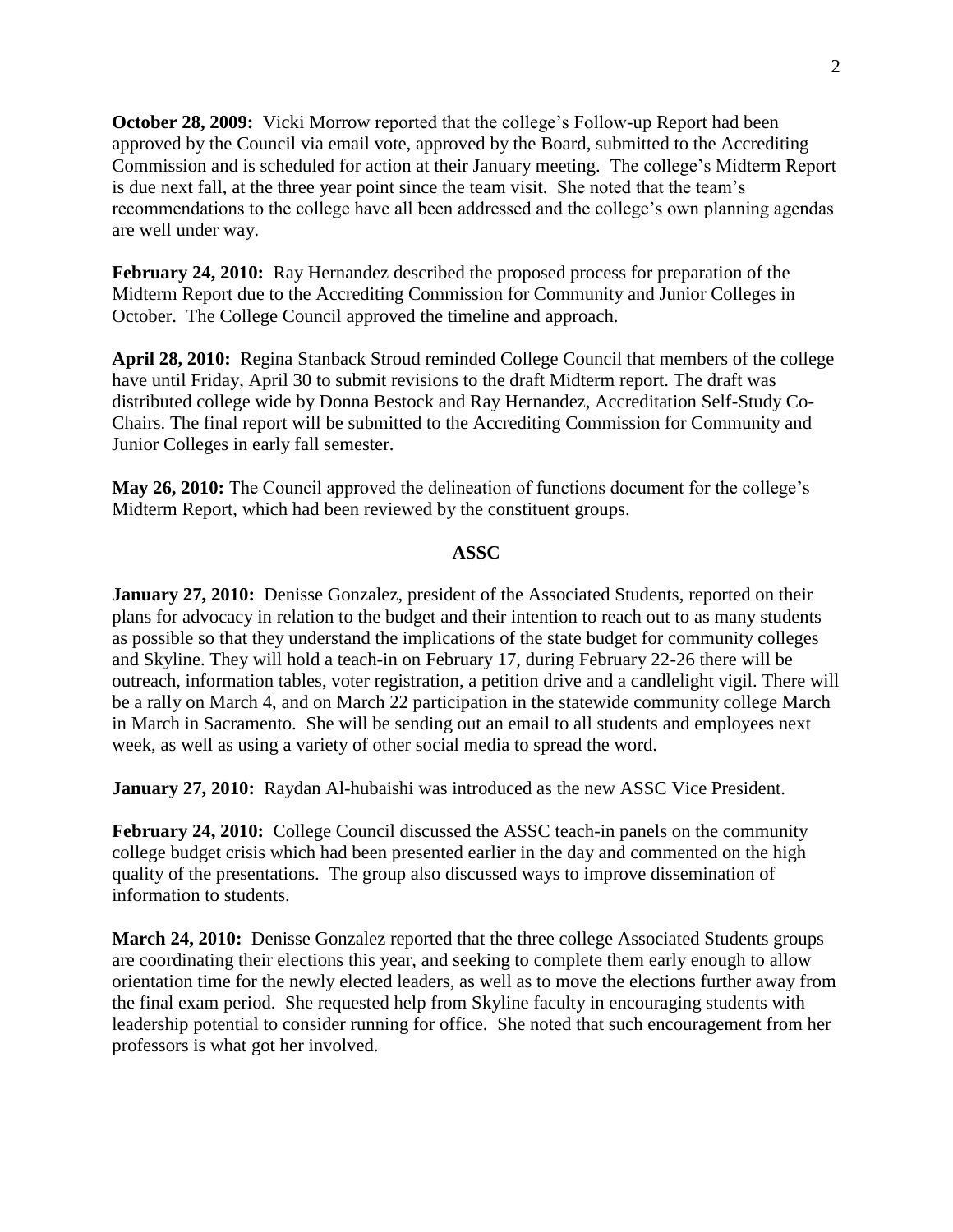**April 28, 2010:** Denisse Gonzalez reported that student elections will be held on Tuesday, May  $4<sup>th</sup>$ . The General Assembly is in Los Angeles this weekend. Elections for Skyline and CSM are the on the same day.

### **Budget**

**August 26, 2009:** Vicki Morrow said that the College Budget Committee (CBC) would be holding its first meeting of the year on Thursday, August 27. She summarized the effects of the state budget cuts on the college, indicating that the college had to cut about \$1.7 million dollars from its budget for this year, 2009-10, leaving a budget of about \$21 million. The CBC was involved in extensive discussion of budget the reduction strategies used, and they will be again as the college plans for the 2010-11 year. Reductions in the 10-15% range are expected, along with likely mid-year cuts this year. The college's ending balance will allow us to weather the latter, but the 2010-11 year will be much more challenging.

**November 18, 2009:** Vicki Morrow updated the Council on the status of the budget discussions in the College Budget Committee (CBC). The Council discussed the Child Development Center (CDC) and the costs, benefits and tradeoffs involved. Vicki reviewed a detailed analysis of it which would be shared with the CBC on Thursday, November 19. She also reviewed the administrative position defunding under way and indicated that details would be shared with the CBC that same day. Student members of the Council expressed their concern about the shrinking availability of classes and the risk of delay for students in completion of their programs. The students also recommended that information be disseminated to students about the budget situation as it relates to availability of classes. They will consider what they think the best ways to communicate that might be and let Vicki know. She recommended a variety of methods of communication.

**January 27, 2010:** Vicki Morrow reviewed the governor's budget and its implications for the community college system, and the issues it raises in terms of the viability of the revenue assumptions. She noted that the College Budget Committee (CBC) had developed a recommendation to her for Skyline's budget reductions for the 2010-11 year. Their recommendation included a 50 percent reduction to the summer schedule, 10 percent reductions to fall and spring, reduction of adjunct counseling by 1.5 FTEF, and elimination of two administrator positions. It also included savings from retirements and post-retirement contracts. The CBC did not recommend elimination of the Child Development Center nor any further reductions to classified staff. She noted the board's core values statement and the priority it places upon maximizing the number of sections offered. She indicated that she was considering the CBC proposal and hoped to respond to it shortly.

**February 24, 2010:** Vicki Morrow said that the board of trustees would be taking action on the budget reduction proposals submitted by the chancellor and the three college presidents at its next meeting on February 24. Here is a follow-up report on that meeting:

**Report on February 24th Board Meeting:** President Vicki Morrow had earlier reported that she accepted CBC's budget reductions recommendation for 2010-11 and presented this to the board during its retreat. The board had reservations about the size of the recommended cuts to summer and the non-inclusion of the elimination of the Child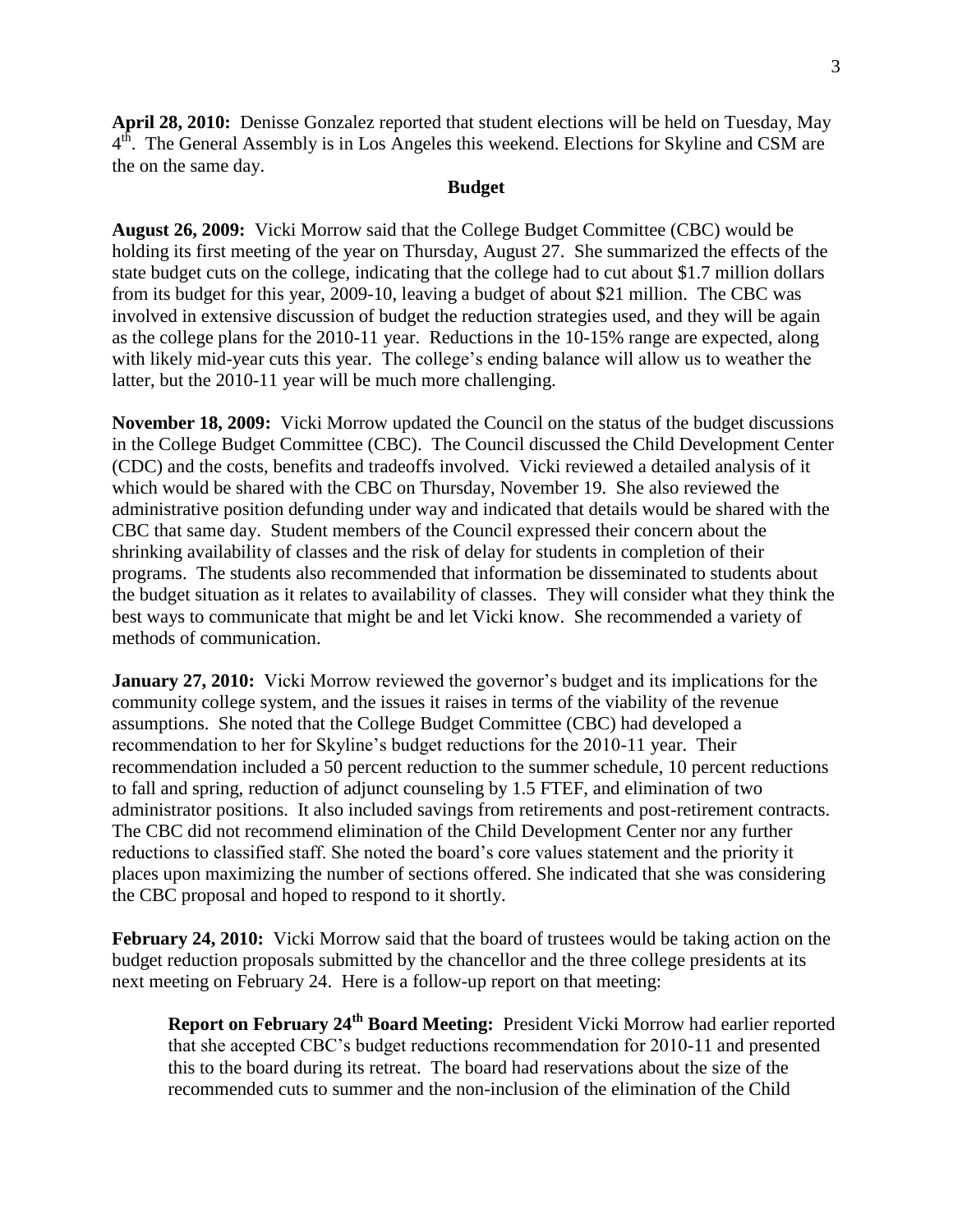Development Center (CDC) in the list of proposed reduction strategies. In the end, district staff recommended shifting the district's cost of subsidizing Skyline CDC's employee benefits from the general unrestricted fund to redevelopment funds since these can be used for community-based functions. This will allow Skyline to keep the CDC open for the next two years and give the college time to turn the CDC into a selfsufficient operation. If it is not viable by then, the Center will be closed. This amendment resulted in a positive change to Skyline's reduction strategies in that the college will be able to reduce summer offerings by  $30\%$ , instead of  $50\%$ . At the Feb.  $24<sup>th</sup>$ meeting, the board accepted Skyline's recommended budget reduction strategies, along with the district office, CSM and Cañada.

**March 24, 2010:** Vicki Morrow said that community colleges are awaiting the governor's May revision, and that the district is prepared for the expected cuts and the proposal the college has already submitted reflects that. She answered questions about the proposed parcel tax measure.

**April 28, 2010:** Regina Stanback Stroud reported that Kathy Blackwood, district Chief Financial Officer, is scheduled to attend the next College Budget Committee (CBC) meeting to present the Resource Allocation Model and the tentative site allocations for 2010-11. Lori Adrian also added that new information from Scott Lay, President of the Community College League of California, is that the Governor has said that he will veto any proposals that would further cut funds to higher education**.**

**May 26, 2010:** Vicki Morrow reported that the state budget process is still underway and that the Co-Chairs of the College Budget Committee (CBC) had determined that there was not sufficient new information to merit another CBC meeting in May.

## **Campus Safety**

**September 23, 2009:** Denisse Gonzalez and Jacqueline Solorzano, ASSC Vice President, reported that the ASSC is interested in a written FAQ (Frequently Asked Questions) piece on promoting safety on campus, including items specific to the recent shooting incident as well as more general topics. Vicki Morrow indicated that she would draft one based on the initial questions that Denisse and Jacquie brought, and that she would welcome additional items. She also offered to attend ASSC and SOCC (Skyline Organization and Club Council) meetings to discuss it further if that would be helpful. The ASSC leaders also indicated that they are planning a Unity Day at Skyline to promote awareness of safety and will be discussing it with SOCC during the week of September 28.

## **Classified Council Updates**

**August 26, 2009:** Adolfo Leiva, Classified Council president for 2008-09, and Linda Herda, vice president for that year, attended the meeting to update the College Council on their efforts to recruit leadership for the Classified Council this year. Vicki Morrow noted how critical their participation is to the college's governance processes.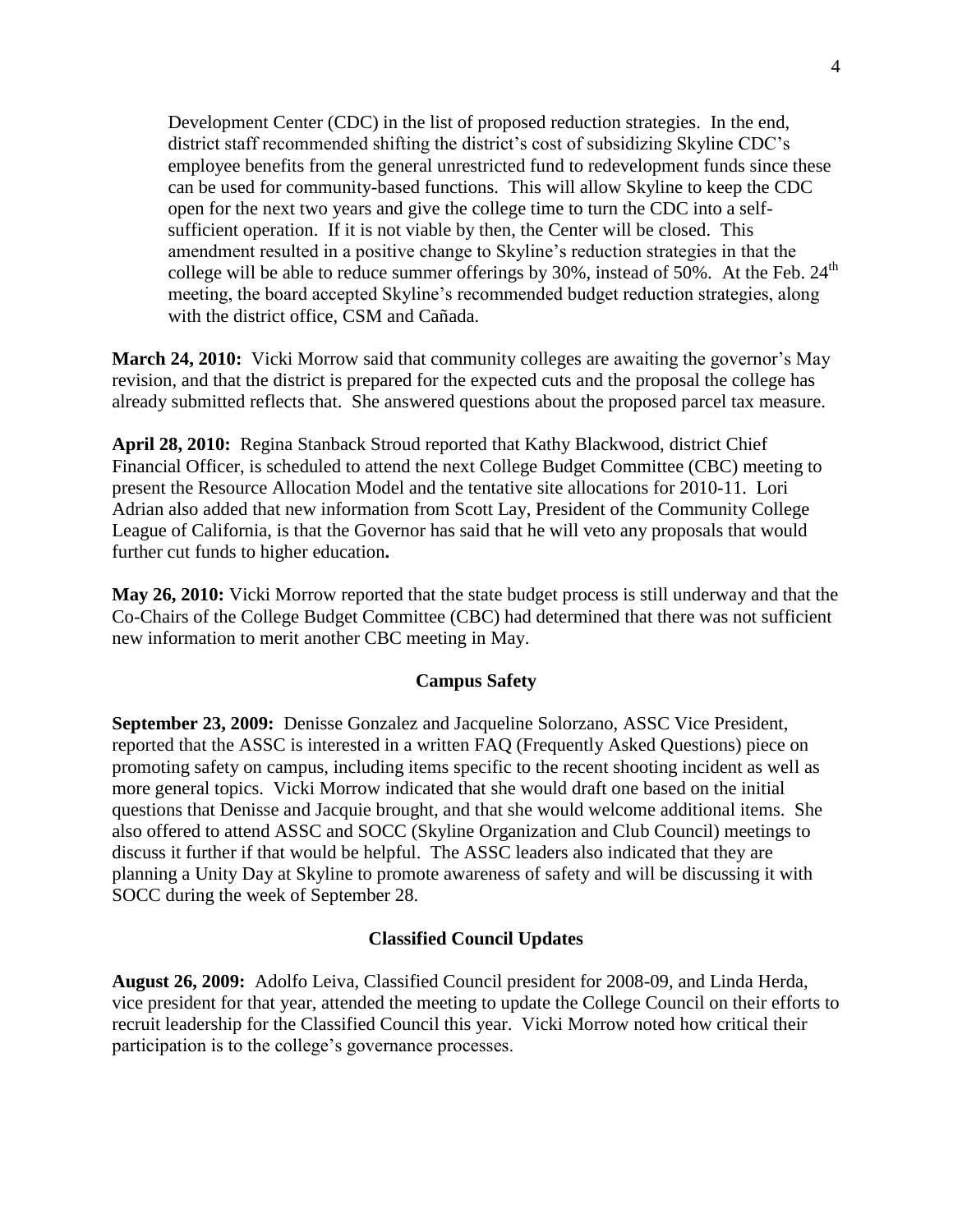**September 23, 2009:** The Council will hold an offsite retreat in the spring with PEDAC funding. It will be held in the spring at the Mercy Center in Burlingame.

**April 28, 2010:** Kathy Fitzpatrick, Vice President of the Classified Council, reported that 23 people attended the classified retreat. The Mercy Center was a great venue for the event. Kathy shared that it was nice to learn about what people do outside from work. The focus was on teamwork and keeping up morale. The idea of creating or implementing a project that could help out co-workers, help one another, has been brought up in Classified Council.

**May 26, 2010:** Rakefet Avramovitz, President of the Classified Council, reported that Classified Council elections for next year's officers will take place in June.

## **Delineation of Functions**

**January 27, 2010:** Vicki Morrow reported on the process adopted by the colleges and the district for regularly reviewing the delineation of functions document which is required as part of the accreditation self-study. The Delineation of Functions Review Committee (DFRC) will do this work, prior to subjecting it to review by the various governance groups, is being formed now. She recommended the appointment of Ray Hernandez, as one of the two co-chairs of the college's last accreditation self study. The Council concurred and Ray agreed to serve.

## **District Shared Governance Council (DSGC) Update**

**September 23, 2009:** Ray Hernandez reported on Monday's meeting of the District Shared Governance Council. The DSGC acted on a number of proposed revisions to the district Rules and Regulations and identified several items which needed further discussion at the next meeting. There were also some items identified which are slated for a later DSGC agenda concerning policies and procedures relative to student conduct and discipline that may need to be refined in the wake of recent incidents at Skyline and elsewhere.

**October 28, 2009:** The Council reviewed the feedback to date from the constituency groups concerning the proposed revisions to the Board's Rules and Regulations. Fermin Irigoyen, Vice President of the Academic Senate, described the Academic Senate discussion on a few of the items and Rakefet Avramovitz, President of the Classified Council reported that classified staff are submitting their feedback to Linda Allen, their representative to the District Shared Governance Council.

**November 18, 2009:** Ray Hernandez updated the Council on the proposed revisions to board policies under discussion in the DSGC. He distributed the policies and said that many discussions are being held because the faculty union, AFT, is reviewing them. The Academic Senate's concerns from last time were reflected in the revisions that AFT is studying. Policies 7.21, 7.22, 7.23, 7.69 and 7.70 are being looked at by the student groups. Denisse Gonzalez said Skyline's ASSC has no revisions on those policies. Policy 8.70 (Student Fees) is ready for review by the constituency groups. The next DSGC meeting is December 7. A synopsis showing which are done, which are delayed and which are pending should be written. Jing Luan will send an email about it and Ray will forward it to College Council.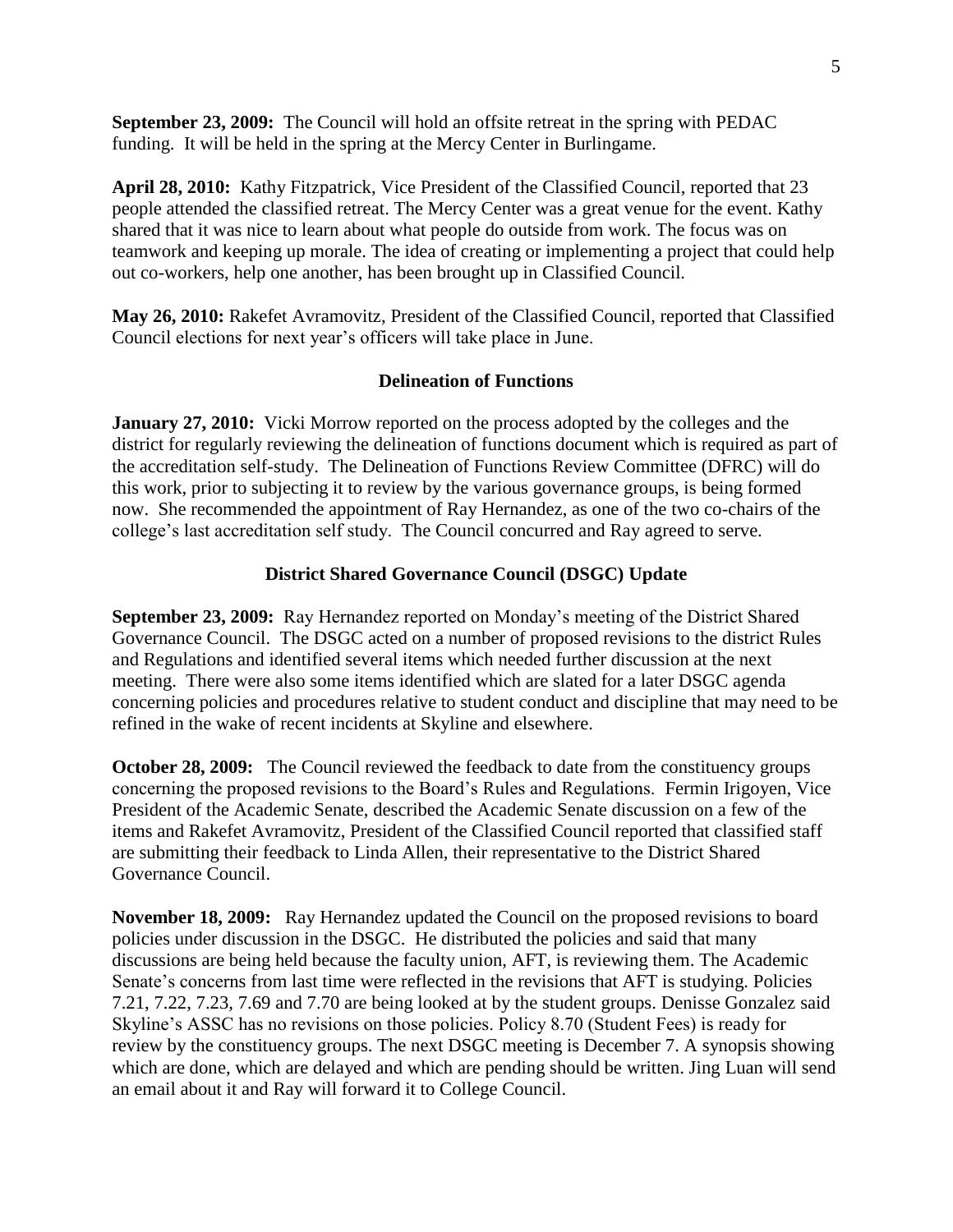**February 24, 2010:** Ray Hernandez provided an update on the DSGC discussions of the review of the district's resources allocation model which is under way and on the process being used for the regular review the "delineation of functions" document required by the accrediting commission.

**March 24, 2010:** Ray Hernandez reported that the DSGC is considering proposed changes to the Board's Rules and Regulations: a technical revision is proposed for 3.10 (Selection Procedure) and 7.26 (Prevention of Identity Theft) is new. The proposals are being circulated to the constituent groups for review and are slated for action on April 19. The DSGC also heard updates on the college budget reductions for 2010-11 which were proposed and adopted by the board, the Foundation, the parcel tax measure which the district is pursuing for the June ballot (\$34 per parcel, with a senior exemption, for a 4-year period), and the District Strategic Plan.

**April 28, 2010:** Denisse Gonzalez reported that the main items of discussion were on Board Rules and Regulations 3.10, 7.26, 6.24 and 6.425, which are to be brought back to constituencies

#### **Food Vending on Campus**

**September 23, 2009:** The three Coordinators of Student Activities across the district are working on issues of compliance with Health Department rules relative to food vending on campus by clubs and other organizations. There is a moratorium in place at present for such vending by student clubs. Details are being investigated and a college wide communication on the subject will go out soon.

## **Haiti Now Task Force Update**

**January 27, 2010:** Rakefet Avramovitz reported that the Classified Council expressed interest in doing something around Haiti earthquake relief. She said they would be discussing it at their next meeting, and would like to partner with the Academic Senate and the Associated Students on it.

**February 24, 2010:** Rakefet Avramovitz reported on the work of the task force, a group formed by the classified staff, the faculty, the students and the administration, to raise funds for Haiti relief. She described plans being made for a fundraising event to be held on Saturday, March 13, in the Theater. It will include a concert which will be sponsored by the Associated Students. She also indicated that there may be a panel on Haitian history presented on March 9.

#### **March on March**

**March 24, 2010:** There were about 120 Skyline students, faculty, classified staff and administrator, who went to Sacramento on Monday, March 22, for the annual March on March the community college budget rally on the steps of the Capitol building. They joined their counterparts from colleges all over the state to express concern about the severe underfunding of higher education and the threat of rising student fees being considered by the Legislature. The Associated Students of Skyline College (ASSC) arranged for buses to carry most of the crowd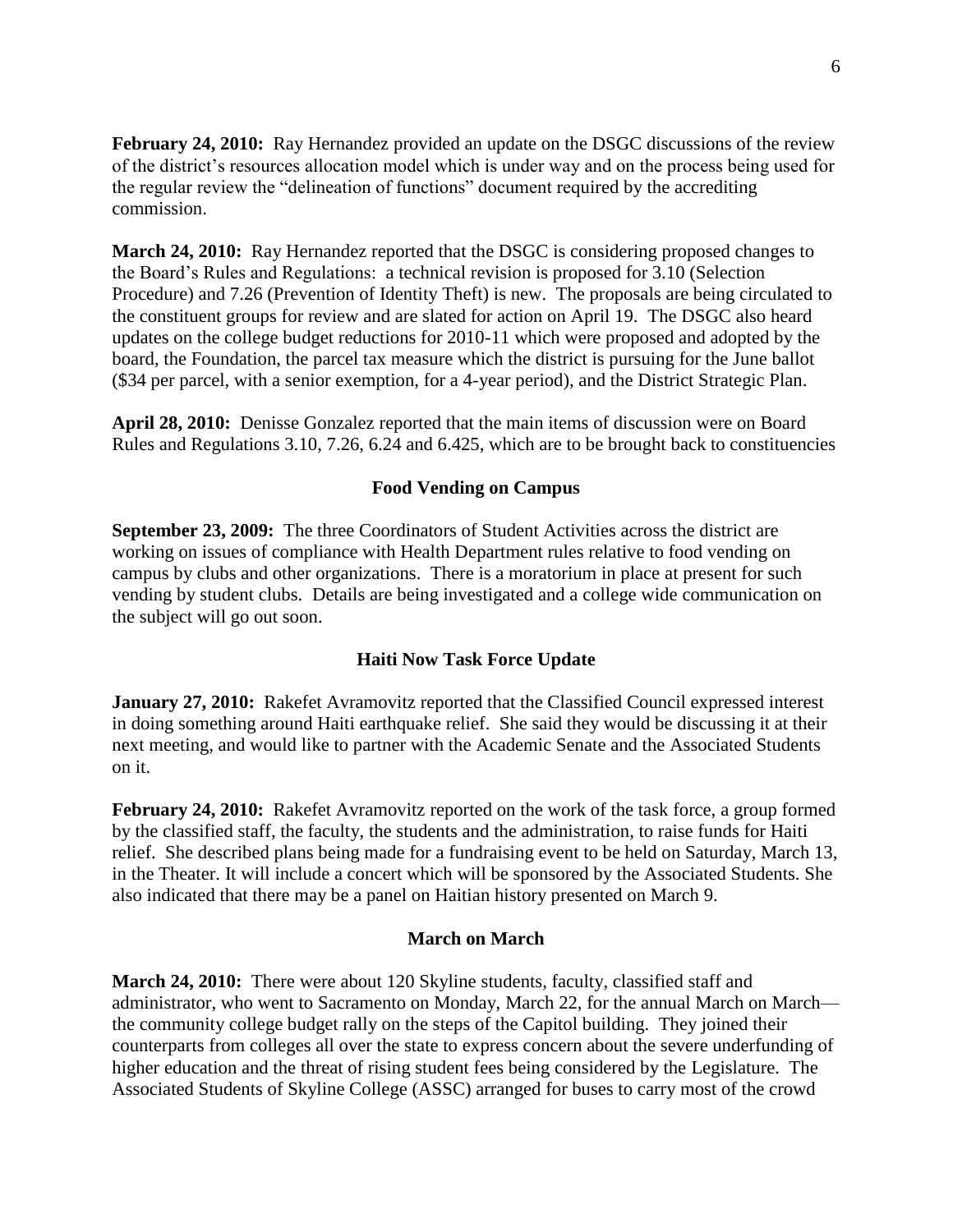from the college to the Capitol, and others drove there to meet at Raley Field. From there, they made the one mile walk across the Tower Bridge, up the Capitol Mall and onto the grounds of the Capitol building itself. Estimates of the crowd size indicate that many thousands of people were there. There was a Skyline banner, the biggest and most visible one at the event. ASSC President Denisse Gonzalez reported on the reaction of the student participants to the event saying that many students expressed feeling inspired to continue advocating on behalf of higher education. Several students were astonished upon realizing the magnitude of the budgetary crisis we face across the state. Students expressed gratitude for the opportunity to experience such a powerful scene. With the With the May revise around the corner, the ASSC is exploring advocating at both the local and state level. They realize there is still a lot of work ahead of them.

## **Plus/Minus Grading**

**September 23, 2009:** Ray Hernandez described the pilot project going on district wide relative to plus/minus grading.

**November 18, 2009:** Ray Hernandez reported that the project is currently slated to continue through summer and possibly into fall 2010.

#### **President and vice president search processes**

**May 26, 2010:** Ray Hernandez indicated that the Senate would like to have one of the faculty representatives on the Presidential Search Committee be a counselor. Vicki suggested that he and the AFT president collaborate in their appointment, and she indicated that she would consult with Harry Joel, Vice Chancellor for Human Resources, to clarify the appointment process and numbers for each constituency. Ray asked about plans for replacing Vice President Lori Adrian. Vicki said that there would be an interim, in order to allow for a search to take place, and that the process would be timed to allow the new president of the college to make the final selection. She said that she would be consulting with Harry Joel and reviewing existing policy concerning how that search process should be structured.

#### **Program Improvement and Viability (PIV) Process**

**September 23, 2010:** There was a discussion about the budget reduction planning and the Program Improvement and Viability (PIV) process. It was agreed that as the PIV process proceeds, the College Council will be provided with regular updates, along with general budget updates. Ray Hernandez noted that the Academic Senate will be discussing the process with Curriculum Committee Chair Christine Roumbanis on September 25.

**October 28, 2009:** Fermin Irigoyen, member of the Program Improvement and Viability (PIV) Committee, provided an update on their work. He indicated that Regina Stanback Stroud, Vice President of Instruction, would be meeting with Harry Joel, Vice Chancellor of Human Resources, to discuss HR issues (Vicki noted that this meeting has now taken place) and then Harry Joel will brief the board. Regina will talk next week to faculty whose programs are going into the PIV process and Harry will be present as well to answer questions from the faculty.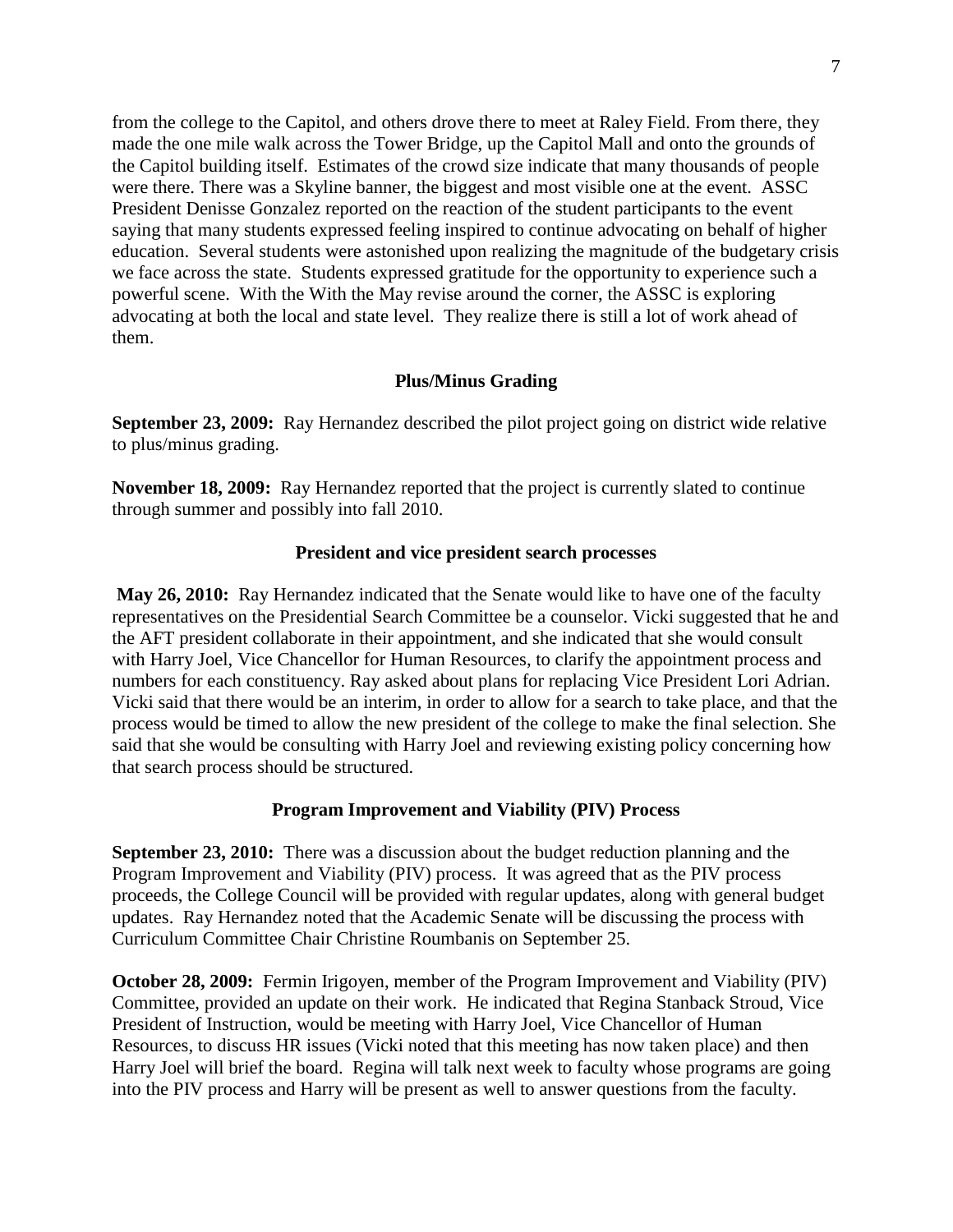There are four programs identified: two are low load and two are non-degree requirements or major requirements. Harry will present the retirement incentive, the faculty's FSAs and their bumping rights. Then the PIV Committee will start working on the programs. The programs will be ranked and the committee will present a recommendation to the President relative to the ranking. The College Budget Committee will focus upon the financial implications of the prospective program cuts and also make a recommendation to the President, who will make the final decision. The PIV Committee also discussed the reduction of 85 sections for spring 2010. This equates to 200 FTES, which represents 14.3 full-time equivalent faculty (FTEF). One fulltime faculty member is retiring. It is possible that some of the people in the programs going through the PIV process would take advantage of the retirement incentives.

**November 18, 2009:** Fermin Irigoyen provided an update on the Program Improvement and Viability (PIV) process currently under way, with two programs being reviewed by the PIV Committee and a deadline for reporting to the Curriculum Committee of December 2. Ray noted that there would also be another update provided to the CBC at Thursday's meeting of that group.

## **Quads and Pathway Naming Project**

**November 18, 2009:** Skyline has an opportunity if it wants to develop names for main quads and pathways. Vicki Morrow distributed a map showing the locations. The area between Buildings 6 and 7 can be construed as a quad, so that will be added to the map. Names of the pathways and quads would be posted on metal banners. She described the possible approaches for the naming: descriptive based on the geographical location; thematic or symbolic, out of the college's vision and mission statement; environmentally-focused; or focused on the adjacent buildings. Vicki presented a proposed timeline for the project. If the council decides to take it on, she said she would publish a college-wide request for proposals. Cabinet would look over the suggestions and send them to College Council for consideration at the January meeting. The Council would cull down the list and either decide itself or present them for a college-wide vote. The project needs to be synchronized with the installation of the banners in April. The Council acted to approve taking on the project. Fermin suggested naming a pathway after Skyline's first president, Philip Garlington. Vicki will draft the proposal request and the Council will email their suggestions so that she can include information about the project in the November 20th *Skyline Shines*.

**January 27, 2010:** The College Council considered the suggestions submitted through the e-Suggestion Box, and identified the following names to be recommended to the Board of Trustees for the quads and pathways:

- **Quads:** the proposed quad names are designed to support wayfinding, and in some cases utilizing the landmarks near them. The proposed names for the five quads are Main Quad (near the Student Center), Upper Quad (near Buildings 7 and 8 at the top of the wide staircase), Pasteur Quad (near the Pasteur bust, between Buildings 6 and 7), Theater Quad (between Buildings 1 and 2), and Gymnasium Quad (between the Gym and Building 2).
- **Paths:** the proposed names for the five paths will have an environmental focus. The proposed names are Cypress Path for the main east/west path from Building 8 down to